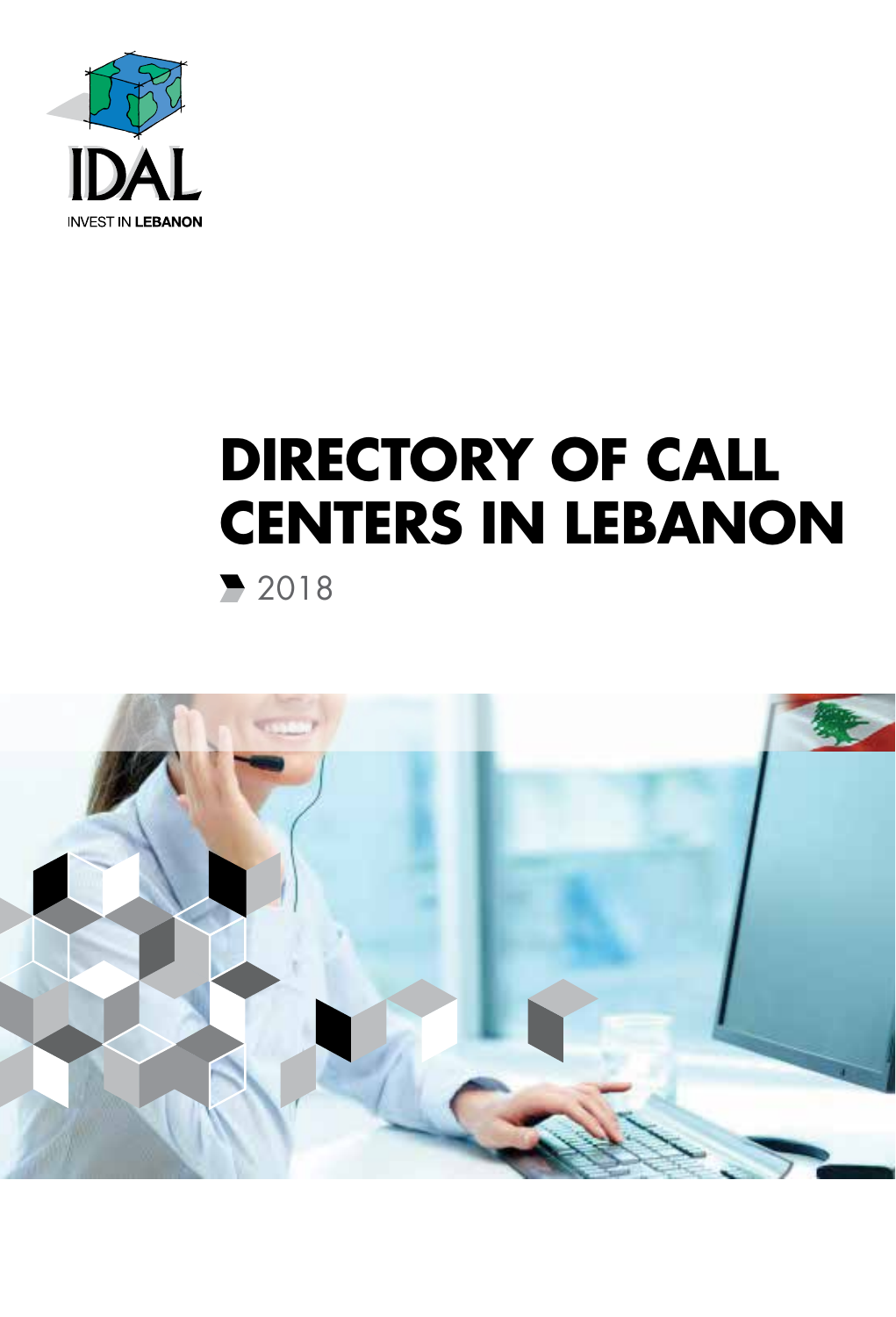

### **BACKGROUND**

This directory will provide you with basic information on the call centers available in Lebanon. It aims to provide companies and investors wishing to outsource their activities to specialized centers in Lebanon with accurate and relevant information for a successful business partnership. The basic scope of information in this directory covers contact information, area of expertise, number of employees, and languages.

*If you wish to know more about IDAL's incentives and services, refer to our website www.investinlebanon.gov.lb*

*For assistance please contact our sector experts at invest@idal.com.lb*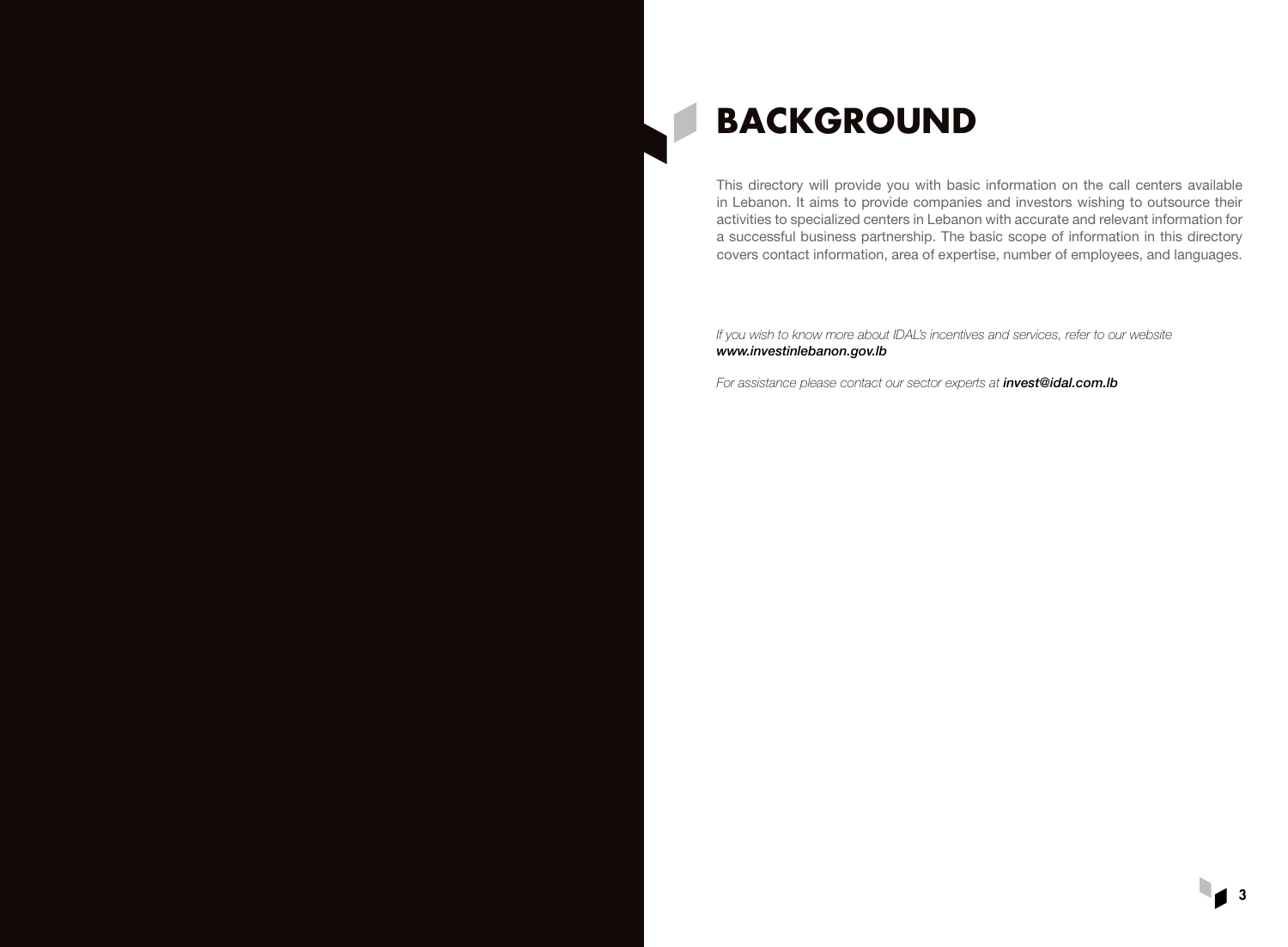## **CALL CENTERS**

### **CALL CENTER INTERNATIONAL**

- Date of Establishment: 2009
- Services & Area of expertise: Sales and Marketing, Customer Care
- . No. of Employee: 250
- **Languages:** English, French, Arabic
- **Contact Person:** Joseph Obeid, General Manager
- Address: 2nd Floor, Botrys Bldg, Main Road, Batroun, Lebanon Developers Tower New Jdeidi St., 11th and 13th floors, Beirut, Lebanon
- Phone: 961 6 740423
- Fax: 961 6 740423
- · Email: joe.obeid@ccintl.cc
- Company's website: www.ccintl.cc

### **E2M CONTACT CENTER**

- Date of Establishment: 2009
- Services & Area of expertise: Customer Relation Management, Front end and Back end Customer Service, Telemarketing, Telesales, Lead Generation, Data profiling, Customer satisfaction, Market segmentation, Surveys.
- . No. of Employee: N/A
- · Languages: English, French, Arabic, Kurdish
- **Contact Person: Roy Tanios, Contact Center Director**
- Address: C.E.T. Building, Ground Floor, Sector 1 St. 51, Al Mountazah Beit Merv - Beirut, Lebanon
- Phone: 961 4 532829
- Fax: 961 4 532830
- · Email: info@e2mobile.org
- Company's website: www.e2mobile.org

#### **CAPITAL OUTSOURCING**

- Date of Establishment: 2006
- · Services & Area of expertise: BPO. ITO
- . No. of Employee: 30
- **Languages:** English, French, Arabic
- Contact Person: Mario Saradar, Samer Hanna/ Chairman CEO
- · Address: Charles Malek Avenue, Achrafieh, Beirut, Lebanon
- Phone: 961 1 208258
- Fax: 961 1 208 292
- · Email: samer.hanna@c-o.com
- Company's website: www.c-o.com

#### **ICC INTERNATIONAL COMPUTER & COMMUNICATION** SYSTEM)

- Date of Establishment: 2007
- Services & Area of expertise: Computer Hardware and software development/ solutions/ Trading & maintenance, UPS systems, Information Technology consultants
- . No. of Employee: 210
- **Languages: English, French, Arabic**
- Contact Person: Bushra Itani Issa, General Manager
- Address: Jnah, Embassies Street, Kawthar bldg Beirut, Lebanon Sin El Fil, Hibri Building, 3rd floor, Beirut, Lebanon
- P.O.Box: 13-6007. Beirut 1102-2090 Lebanon
- Phone: 961 1 822229
- Fax: 961 1 839306
- · Email: bushrai@icc.com.lb
- Company's website: www.icc.com.lb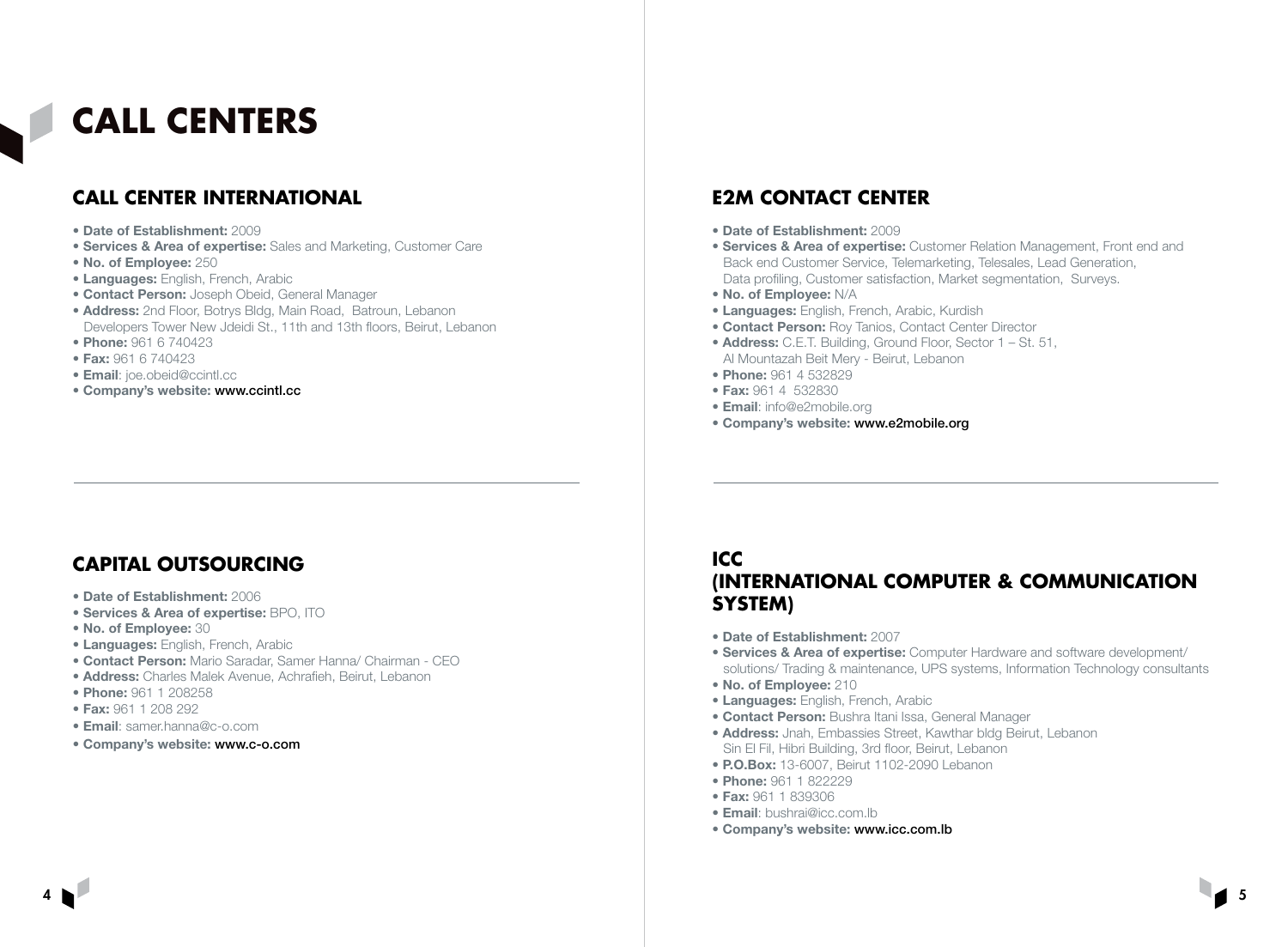#### **MIDEAST ASSISTANCE INTERNATIONAL SAL**

#### • Date of Establishment: 2001

- Services & Area of expertise: Assistance Services, Call Center and Customized CRM Solutions and Crisis Management Plans for the Medical and travel assistance sectors
- No. of Employee: 42
- Languages: Arabic, English, French, Farsi, German, Spanish, Portuguese, Italian
- Contact Person: Habib Aoude, Managing Director
- Address: Tohme Bldg. 955A, 3rd Floor, Near Le Mall, MTV Naccache Road, Dbayeh, Lebanon
- Phone: +961 4 548300 / +961 3 658547
- Fax: +961 4 548301
- Email: haoude@mideast-assistance.com / info@mideast-assistance.com
- Company's website: www.mideast-assistance.com

#### **TELEPERFORMANCE**

- Date of Establishment: 2000
- Services & Area of expertise: Sales and Marketing, Customer Care, CRM support, with expertise in visa application and biometric data collection services, including provision of information services and back office processing tasks
- No. of Employee: 250
- Languages: English, French, Arabic
- Contact Person: Wadad Karam, General Manager
- Address: Sin El Fil, Beirut Echocard Street, Agility Building
- P.O.Box: 11-731
- Phone: 961 1 511422 961 3 833695
- Fax: 961 1 511426
- Email: wkaram@tpleb.com lebanon@teleperformance.com
- Company's website: www.teleperformance.com

#### **SMART SOURCE**

- Date of Establishment: 2010
- Services & Area of expertise: Sales and Marketing, Customer Care, Technical Support, Transaction Processing, Finance and Accounting, CRM consulting (HR, strategic planning,.process support, technical support)
- No. of Employee: 40
- Languages: English, French, Arabic
- Contact Person: Majid Khoury, Founder and CEO
- Address: Narymane Chalouhi Bldg, 3rd Floor, Sin El Fil Blvd, Beirut, Lebanon
- Phone: 961 1 500404 961 70 252629
- Fax: 961 1 500454
- Email: majid.khoury@smartsource.me
- Company's website: www.smartsource.me

#### **TELESUPPORT INTERNATIONAL**

- Date of Establishment: 2002
- **Services & Area of expertise:** Customer Care, Sales and Marketing, Market Research, Business Development and Customer Survey.
- No. of Employee: 111
- **Languages: English, French, Arabic**
- **Contact Person:** Tony Mouawad, General Manager
- Address: Plaza Center, Block D, Bsalim Main Road, Jal El Dib
- P.O.Box: 17-5002 Beirut, Lebanon
- Phone: 961 4 727700 961 71 401117
- Fax: 961 4 723015
- Email: t.mouawad@itg.com.lb support@telesupport-int.com
- Company's website: www.telesupport-int.com